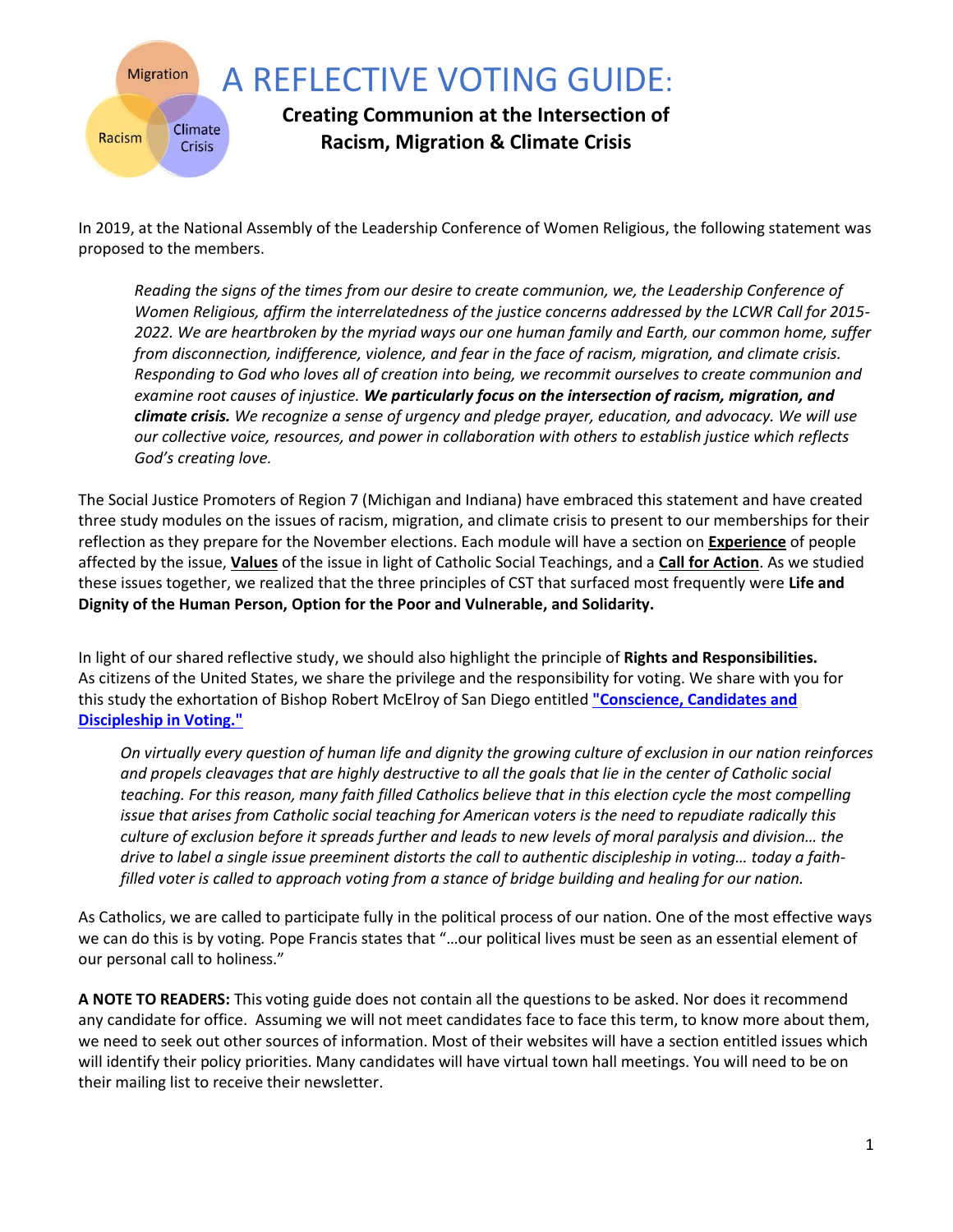## **OTHER VOTING GUIDES AND ISSUE RESOURCES**

### **INTRODUCTION**

- Network Lobby for Catholic Social Justice [Network 2019 Voting Record](https://networklobby.org/wp-content/uploads/2020/01/2019NETWORKVoting-Record.pdf)
- Intercommunity Peace and Justice Center [Legislative Resources](https://www.ipjc.org/legislative-resources/)
- Faith in Public Life & Interfaith Power and Light: "Democracy Values and the 2020 Election" [A Reflection Guide for Faith Communities](https://drive.google.com/file/d/1G7whUq0DFVT_6r9TuRTUjqnkqy_-F41y/view)
- League of Women Voters [Voting Information -](http://www.vote411.org/) Vote 411

### **RACISM**

- Racial Justice and the Catholic Church by Bryan Massingale
- White Fragility by Robin DiAngelo
- Lies My Teacher Told Me by James W. Loewen
- Stamped from the Beginning by Ibram X. Kendi
- ["White Privilege: Unpacking the Invisible Knapsack"](https://www.racialequitytools.org/resourcefiles/mcintosh.pdf) by Peggy McIntosh
- "[What is White Privilege, Really?"](https://www.tolerance.org/magazine/fall-2018/what-is-white-privilege-really) by Cory Collins
- The New Jim Crow by Michelle Alexander

### **MIGRATION**

- Bishop Robert McElroy
	- o ["On Voting with Faith and a Conscience"](https://www.ncronline.org/print/news/opinion/bishop-mcelroy-voting-faith-and-conscience)
	- o ["Conscience, Candidates and Discipleship in Voting"](https://www.sdcatholic.org/bishops/bishop-mcelroy/conscience-candidates-and-discipleship-in-voting/)
- *"*[The Great Climate Migration](https://www.nytimes.com/interactive/2020/07/23/magazine/climate-migration.html?action=click&algo=als_engaged_control_desk_filter&block=editors_picks_recirc&fellback=false&imp_id=249275371&impression_id=92a889a0-cf7a-11ea-b237-43db8639fac8&index=0&pgtype=Article®ion=footer&req_id=503689006&surface=home-featured)["](https://www.nytimes.com/interactive/2020/07/23/magazine/climate-migration.html?action=click&algo=als_engaged_control_desk_filter&block=editors_picks_recirc&fellback=false&imp_id=249275371&impression_id=92a889a0-cf7a-11ea-b237-43db8639fac8&index=0&pgtype=Article®ion=footer&req_id=503689006&surface=home-featured) New York Times Magazine, 26 July, 2020
- *"*[Background on Root Causes of Migration 2020](http://www.usccb.org/_cs_upload/issues-and-action/human-life-and-dignity/global-issues/294149_1.pdf)**"** US Conference of Catholic Bishops
- Papal Messages for the World Day of Migrants and Refugees
	- o [Pope Francis Message](http://w2.vatican.va/content/francesco/en/messages/migration.index.html)
	- o [Pope Benedict XVI Message](http://w2.vatican.va/content/benedict-xvi/en/messages/migration.index.html)

### **CLIMATE**

- *Laudato Si'* [Encyclical from Pope Francis](http://w2.vatican.va/content/francesco/en/encyclicals/documents/papa-francesco_20150524_enciclica-laudato-si.html) On Care for Our Common Home
- *Laudato Si*' [Study Guide USCCB](http://www.usccb.org/issues-and-action/human-life-and-dignity/environment/upload/laudato-si-discussion-guide.pdf)
- *Laudato Si'* Roundtable: [Conversation between Bishops Coakley, McElroy and Barron](http://www.usccb.org/issues-and-action/human-life-and-dignity/environment/index.cfm)  On the 5th Anniversary of *Laudato Si'*
- [Catholic Climate Covenant](https://catholicclimatecovenant.org/)
- [League of Conservation Voters](https://www.lcv.org/)
- [Global Catholic Climate Movement](https://catholicclimatemovement.global/)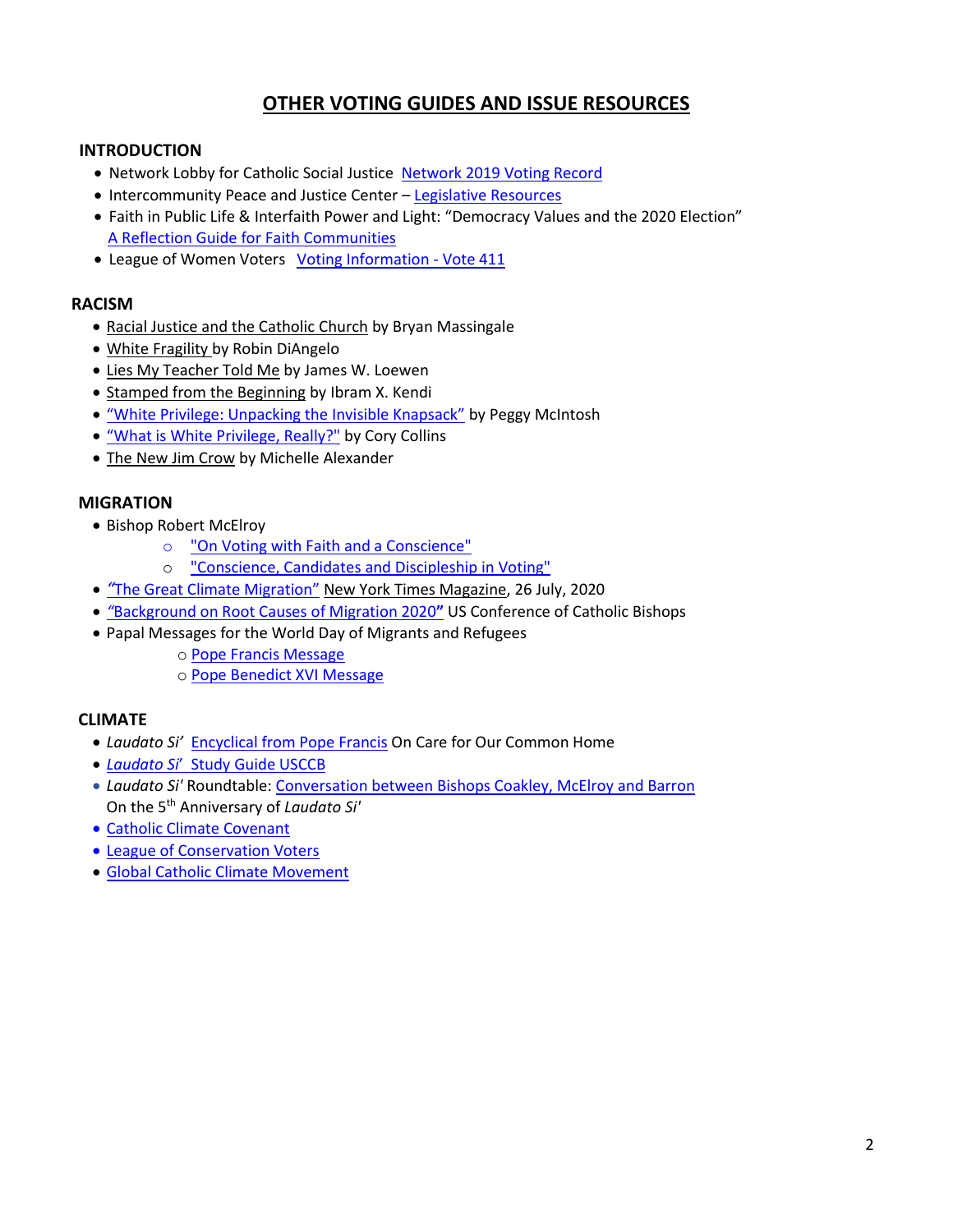# **RACISM**

## **EXPERIENCE**

Two decades into the twenty-first century, the sin of racism, the original sin of the United States of America, continues to manifest itself in ever more virulent forms. Racism is not just prejudicial and bigoted acts. It is a system of oppression that endures here in the United States.

In recent months, we have seen the violent murders of Ahmaud Arbery and George Floyd on camera and heard the story of Breonna Taylor violently killed in her bed. We have witnessed and sometimes taken part in Black Lives Matter marches for justice in our country. As Valerie Kaur says we hope this is "not the darkness of the tomb but the darkness of the womb." We must educate ourselves about more than 400 years of **[racial injustice in our land](https://networkadvocates.org/wp-content/uploads/sites/2/2019/01/RacialWealthandIncomeGap12PoliciesHandout2019.pdf)** and we must passionately work for systemic change in all of our systems.

Native Americans [continue to suffer brutal oppression](https://networkadvocates.org/recommittoracialjustice/legacy/) including stolen land, broken treaties, the effects of boarding schools that denigrated their culture and language, violations of their status as sovereign nations by the actions of fossil fuel companies, and high levels of poverty and a lack of basic social services.

Racism is also manifested in U.S. immigration policy where the current administration has banned Muslims, incarcerates undocumented immigrants including children, separates children from their parents, and terminates the asylum process. The Migrant Protection Protocol forces migrants to remain in dangerous Mexican border towns where they face many risks including exposure to the coronavirus.



### **Evelyn's Story –** [In the Spirit of Understanding Racism](https://www.eastoregonian.com/opinion/columnists/in-the-spirit-of-understanding-racism/article_3799d047-4986-5f9b-ad60-b21e75f94b46.html)

*Evelyn Red Lodge is a member of the Rosebud Sioux Tribe.*

During my 13 years in Rapid City, South Dakota, I've learned that racism and ignorance almost always go hand-in-hand. The West was "won," many people learn in school, but what did westward expansion mean for the Native people who were already living on the land?

Just walking downtown in Rapid City, the so-called City of Presidents, I spot the stores along the way that used to sport signs saying, "No Indians or Dogs Allowed." I go to *He Sapa* — the Black Mountains — where I look upon the faces of past U.S. presidents who helped wipe out so many Indigenous peoples. I remember that Natives were only declared to be citizens by the United States Congress less than 100 years ago.

- In 2015, I feared to go to any sporting event after a drunk beer salesman poured beer on Native students at a hockey game and shouted, "Go back to the reservation!" Within days, dumping beer on Natives had become a common occurrence at other venues.
- I feared to walk on the north side of Rapid City in 2009 and 2010, after at least two Native families with children were egged while racial slurs were hurled at them. "Go back to where you came from!" is a laughable favorite. One Native woman, who was disabled, was run off the road while driving her car. Urine in bottles was thrown on other Natives. Some Natives were shot with pellet guns.
- I am unaware of any charges brought against anyone for the attacks involving egg and urine throwing and pellet guns. Racism persists, I am sorry to report. I still feel it every day.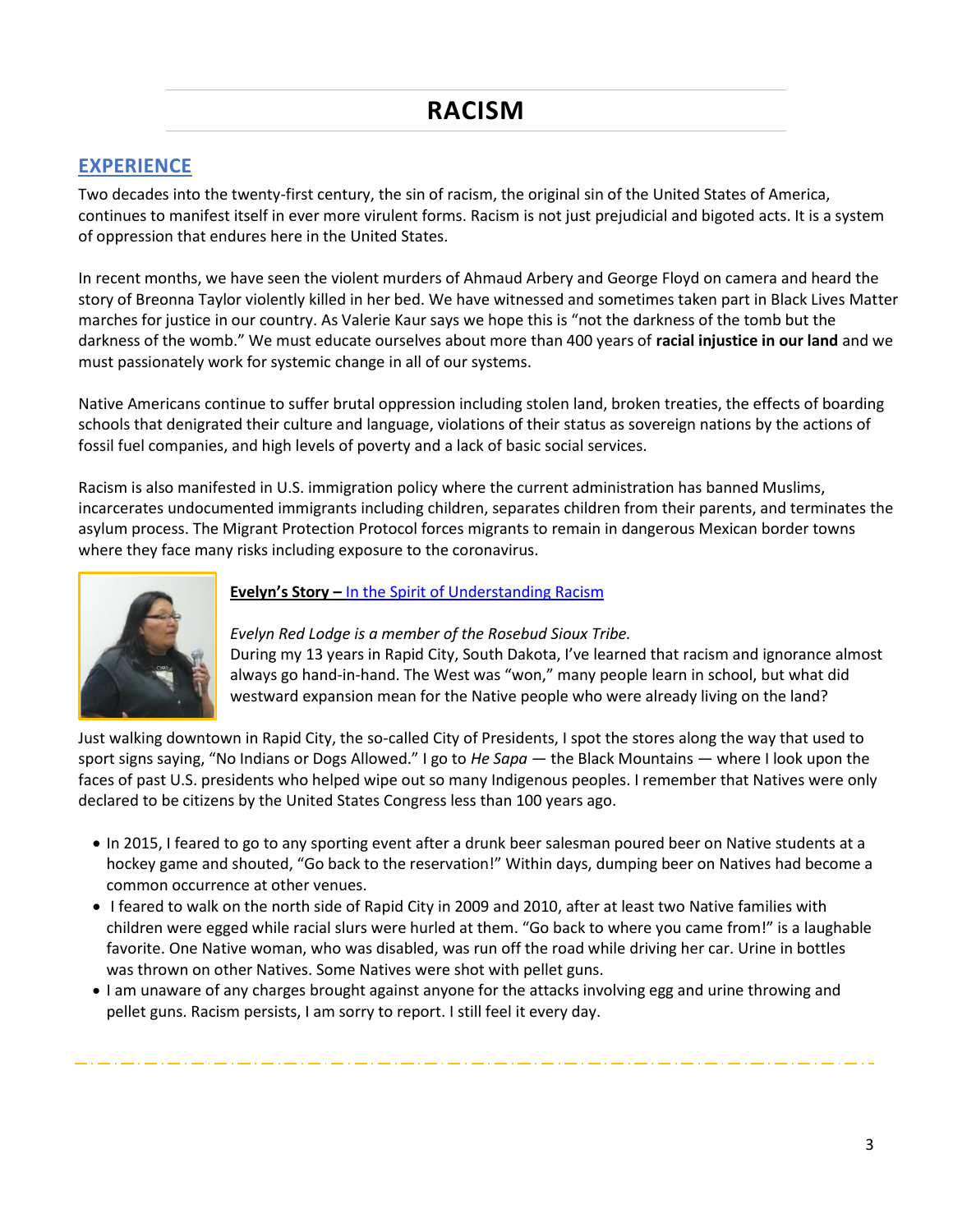# **VALUES**: In the light of Catholic Social Teaching

**Life and Dignity of the Human Person:** Bishop Robert McElroy (San Diego) writes, "As the 2020 election cycle begins, at least ten salient goals emerge from the Gospel and the long tradition of Catholic faith." *One that he lists is* "**vigorous opposition to racism in every form**, both through cultural transformation and legal structures." ["Conscience, Candidates and Discipleship in Voting"](https://www.sdcatholic.org/bishops/bishop-mcelroy/conscience-candidates-and-discipleship-in-voting/)

Bishop Mark Joseph Seitz (El Paso) writes, "Mexican farmworkers pick our pecans, pistachios…often sleep on our streets downtown. Invisible to many of us on the street and in the fields, they labor to exhaustion to produce abundance on our tables but are still paid little more than slave wages, without adequate health, disability or retirement benefits." [Hope Border Institute, Night Will Be No More](https://www.hopeborder.org/nightwillbenomore-eng)

**Option for the Poor and Vulnerable:** Vatican II reminds us in The Church in the Modern World that "the joys and the hopes, the griefs and the anxieties of the [people] of this age, especially those who are poor or in any way afflicted, these too are the joys and hopes, the griefs and anxieties of the followers of Christ."

Pope Francis speaks of people who are poor as "our principal dialogue partners, those from whom we have the most to learn, to whom we need to listen out of a duty of justice." [Apostolic Exhortation:](http://www.vatican.va/content/francesco/en/apost_exhortations/documents/papa-francesco_esortazione-ap_20200202_querida-amazonia.html) *Querida Amazonia*

Racism, in both its individual and institutional forms, is a cause of poverty and at the same time an additional barrier for people of color seeking to escape poverty. We are convinced that without a conscious and proactive struggle against racism, our efforts to reduce the plague of poverty will be in vain.

Catholic Charities USA - [Poverty and Racism: Overlapping Threats to the Common Good](https://www.catholiccharitiesusa.org/wp-content/uploads/2018/04/Policy-Paper-Poverty-and-Racism-1.pdf)

**Solidarity:** "I understand racism as a soul sickness. It's that profound warping of the human spirit that enables us to create communities that favor one racial group, white people, over darker skinned people… We become complacent or indifferent to what's going on in our society. We don't know, and we don't want to know**.** And that's a shriveling of the human spirit… we need to provide a remedy that can reach the inner reaches of the human spirit." - Rev. Bryan Massingale[, Racism as Soul Sickness](https://ignatiansolidarity.net/blog/2017/11/27/racism-as-soul-sickness-interview-with-bryan-massingale/)

"There is a compelling issue our country faces… - the culture of exclusion… Racial injustice is on the rise, buttressed by a new language and symbolism that seeks to advance the evil of white nationalism and create structures of racial prejudice for a new generation. This growing culture of exclusion… seeps into all of the most salient questions of life and dignity that our society faces and corrodes each one in turn." –Bishop Robert McElroy, ["On Voting with Faith and a Conscience"](https://www.ncronline.org/print/news/opinion/bishop-mcelroy-voting-faith-and-conscience)

**Care of Creation:** "Our bias won't let us feel within our bellies the injustice of the environmental contamination in the Chamizal (a local industrialized neighborhood and school) and its effects on their children." **–**Bishop Mark Joseph Seitz, [Night Will Be No More](https://www.hopeborder.org/nightwillbenomore-eng)

# **CALL TO ACTION:** Vote with these questions in mind -

- How does the candidate plan to address the systemic racism that pervades U.S. law enforcement agencies, especially the police?
- What measures will the candidate take to protect Native American lands from exploitation by the fossil fuel industry?
- How will the candidate work with community groups to reduce the pollution that disproportionately impacts communities of color?
- What is the candidate's plan to address the inequities in our public education system that disadvantage students of color?
- What is the candidate's position on raising the minimum wage to a living wage?
- What are the candidate's plans to reform our criminal justice system which criminalizes people of color and incarcerates them at rates much higher than their percentage of the population?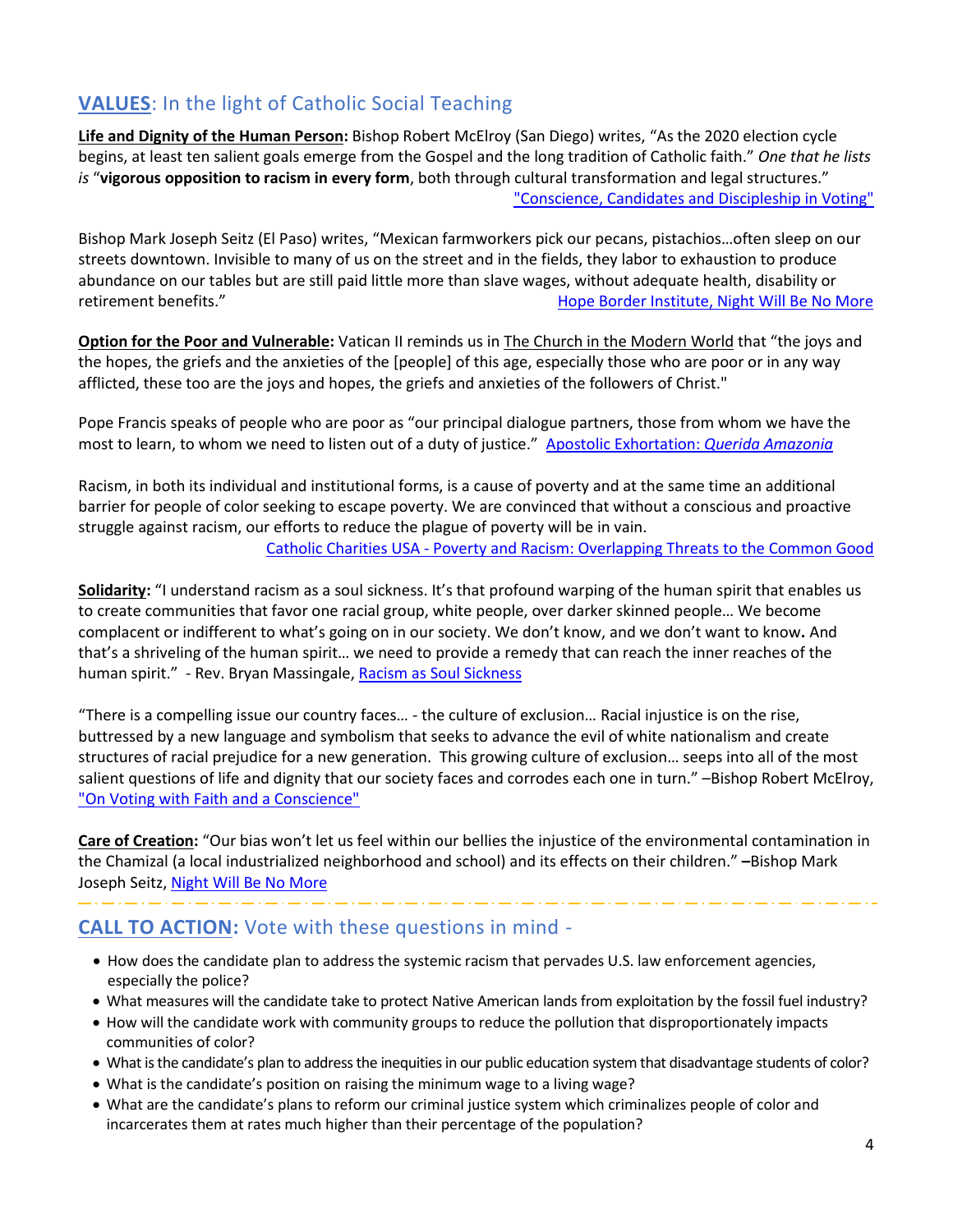# **MIGRATION**

## **EXPERIENCE**

Since the earliest times, humanity has been on the move. Some people move in search of work or economic opportunities, to join family, or to study. Others move to escape conflict, persecution, terrorism, or human rights violations. Still others move in response to the adverse effects of climate change, natural disasters, or other environmental factors.

For the past several decades, immigration law in the United States has been built upon the following principles: the reunification of families, admitting immigrants with skills that are valuable to the U.S. economy, protecting refugees, and promoting diversity. This is no longer honored.



#### **Ruben's Story**

Ruben is a young farmer from El Salvador. He and his wife, Maria, have one teenage daughter, Sylvia. Ruben worked hard and yet was not able to make enough to pay back the loan he had to take out to pay for seed after repeated crop failures. Since 2014, a serious drought has decimated crops in Central America's so-called dry corridor along the Pacific Coast. By impacting smallholder farmers like Ruben, weather events help drive higher levels of migration from their homes in the region.

Although it broke Ruben's heart, he saved his money to migrate out of El Salvador with his young daughter, leaving his wife in El Salvador. They could afford the \$2000 each for only two of them, the cost for a coyote to lead them on the long, treacherous journey from their home in El Salvador to the U.S. border. Some neighbors believed the U.S. support of a government coup during the Cold War had helped destabilize the region which was now afflicted by deep violence, political instability and multinational gangs. Now, both Ruben and Maria agreed that Ruben should go to the US to find a way to feed his family, and Sylvia should go with him to escape the harassment and violence young girls were experiencing from the gangs in their neighborhood.

## **VALUES:** In the light of Catholic Social Teaching

Our Sacred Scriptures teach us to welcome the stranger and love our neighbor. Believing in the sanctity of all life, we must evaluate candidates' support for reforming an unjust immigration system and refugee policy. This includes solutions for immigrants already residing in the U.S. as well as addressing the root causes of migration that force people to flee inhuman conditions in their home countries.

**Life and Dignity of the Human Person:** According to [Migration and the Social Doctrine of the Church](http://www.vatican.va/roman_curia/pontifical_councils/migrants/pom2002_88_90/rc_pc_migrants_pom88-89_blume.htm#_ftnref2) which references the writings of Popes John XXIII, Paul VI and John Paul II, church teaching on migration flows from the right to life, the dignity of the human person, and the concept of the universal common good.

…[E]very human person has an inalienable right to life and the activities needed to sustain and develop it. Obviously when these rights are continually impeded, people have a right to go where they hope to start again to live humanly. …While there may be justified limitations on immigration, "respect for the fundamental right of asylum can never be denied when life is seriously threatened in one's homeland."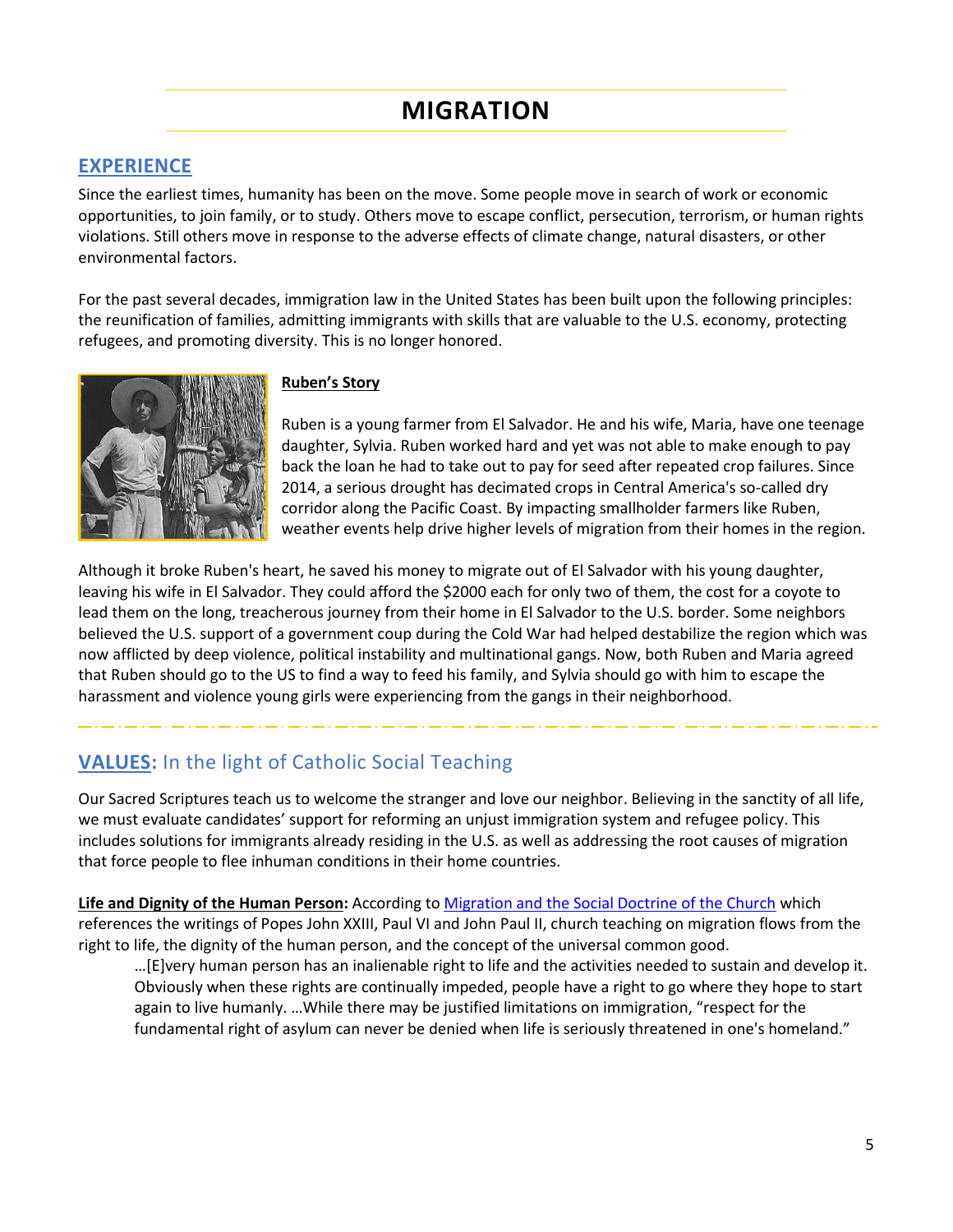**Fundamental Option for the Poor and Vulnerable:** While the common good embraces all, those who are vulnerable and most in need deserve preferential concern. Among the most vulnerable are migrants and refugees. Refugees are defined in international law as those who have crossed an international border in order to flee persecution due to race, religion, nationality, political opinion, or membership of a social group.

**Solidarity:** We are one human family, our sisters' and brothers' keeper. Love of neighbor has global dimensions. Since 1980, the U.S. has aimed to resettle an average of 95,000 refugees per year but recently that number has been limited to just 18,000 refugees.

**The Dignity of Work and the Rights of Workers:** The economy must serve people, not people serve the economy. This includes decent working conditions, a just wage, and adequate health, disability or retirement benefits. Policies that give newcomers initial support help them to thrive and contribute to society in many ways. Between 2005 and 2014, refugees brought in \$63 billion more in revenue in taxes than they cost in welfare spending.

**Care for God's Creation:** We are called to protect people and the planet, living our faith in relationship with all of God's creation. Migrants and minority groups have often been impacted disproportionally by environmental degradation and climate change. This has moral and ethical dimensions which can't be ignored.

# **CALL TO ACTION:** Vote with these questions in mind -

- What has the candidate said about the injustice in our immigration system?
- What is the candidate's stance on additional funding for the border wall, family detention for asylum seekers or a path toward citizenship for those protected by Deferred Action for Childhood Arrivals (DACA)?
- Does racism or white privilege play a part in the candidate's analysis of immigration policy?
- Would the candidate's suggestions for immigration reform privilege the citizens of some countries over others?
- Does the candidate recognize the valuable contributions refugees make to our country and support a robust refugee assistance program?
- Does the candidate support diplomacy and peacebuilding efforts in war-torn countries to address the root causes of forced migration, including gang violence and drought? Does s/he support multinational efforts to help migrants and refugees?

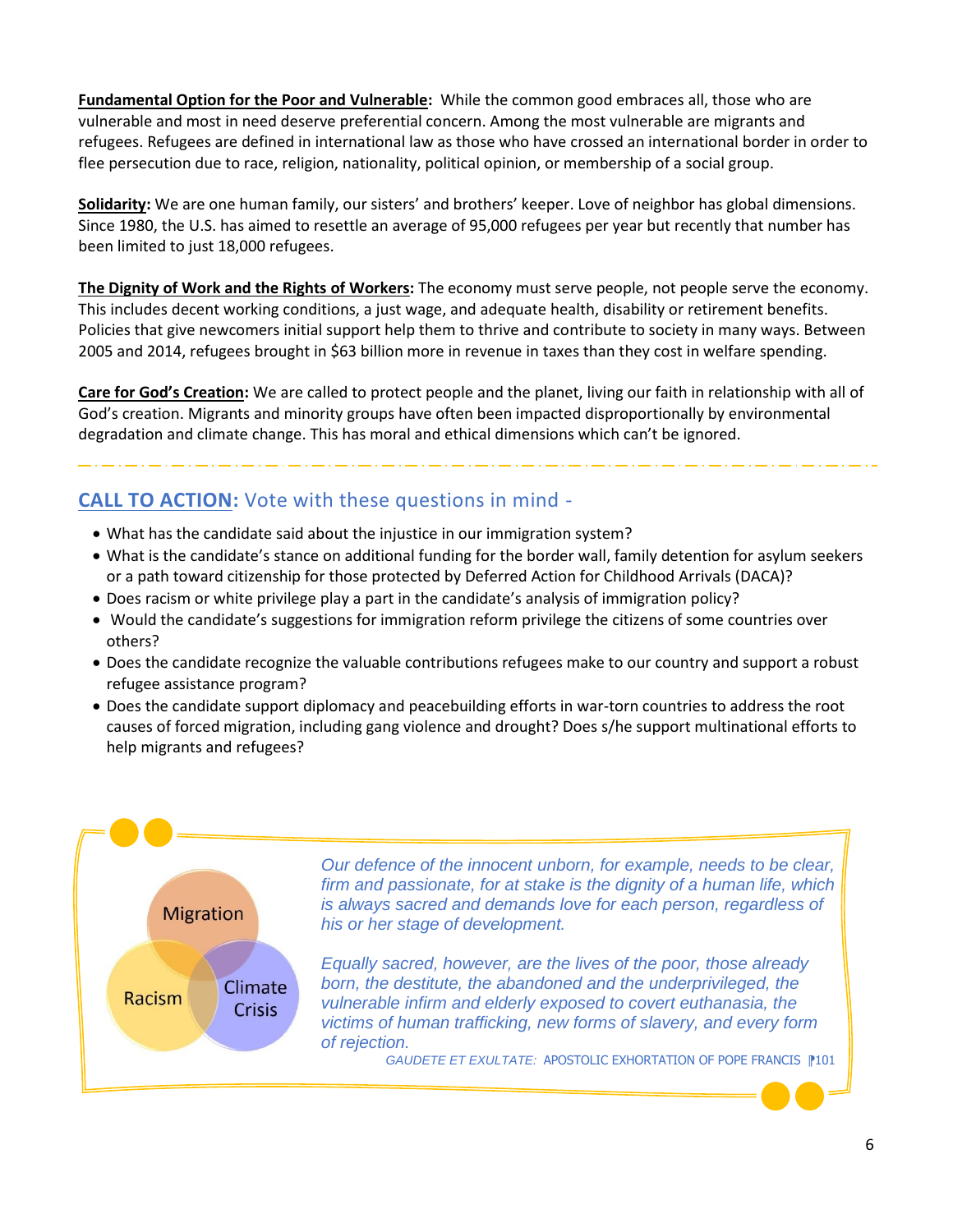# **CLIMATE CRISIS**

## **EXPERIENCE**

Climate change is one of the greatest challenges facing the global community. The effects of climate change are borne by the most vulnerable people.

Greenhouse gases are a major contributor to climate change. Power plants are the largest stationary source of carbon pollution in the United States. About one third of all greenhouse gas pollution in the U.S. comes from the generation of electricity by power plants. In this country, power plants have often been located near low-income neighborhoods and communities of color. Air pollution from these plants contributes to health problems. Around the world, these effects are even more severe.

Extreme Weather incidents are noted by increasing floods, droughts, food and water insecurity, and conflict over declining resources. Unexpected weather patterns can make it difficult to maintain and grow crops in regions that rely on farming because expected temperature and rainfall levels can no longer be relied on. These conditions have contributed to the loss of homes, infrastructures, income, and taxes.

Warming global temperatures have caused the melting of ice sheets and glaciers. This reality has caused or has contributed to rising sea levels destroying coastal communities and island nations and damaged coastlines which in turn causes increased flooding and erosion.

The destruction of rainforests and other ecosystems has played a large part in the source and spread of the coronavirus.



#### **The Undocumented's Story**

An undocumented Latina woman in Southwest Detroit\* is living with three children in substandard housing in a "redlined" area of the city. Her husband was deported after having been charged with dealing drugs. In that neighborhood is an oil refinery causing multiple medical issues for her and her children who also missed a lot of school.

Because she is laid off from her minimum wage job, she is not able to pay the water bill. She has no savings in the bank and has no way of obtaining a loan. Her children have been taken from her by protective services because of no running water in the house. \*(48217 "The Most Polluted Zip Code in Michigan)

## **VALUES**: In the light of Catholic Social Teaching

(Commentary on Themes of Catholic Social Teaching by Catholic Climate Covenant)

Our Sacred Scriptures teach us to welcome the stranger and love our neighbor. Believing in the sanctity of all life, we must evaluate candidates' support for reforming an unjust immigration system and refugee policy. This includes solutions for immigrants already residing in the U.S. as well as addressing the root causes of migration that force people to flee inhuman conditions in their home countries.

**Life and Dignity of the Human Person:** "The Catholic Church proclaims that human life is sacred and that the dignity of the human person is the foundation of a moral vision for society. This belief is the foundation of all the principles of our social teaching." The consequences of climate change—food and water scarcity, climate migration, and more frequent severe weather events–compromise human life and dignity. The World Health Organization estimates that climate change already causes 150,000 annual fatalities and warns that further climate change could cause an additional 250,000 deaths each year from malnutrition, malaria, diarrhea and heat stress. To live the Catholic value of protecting human life and dignity, we must address climate change.